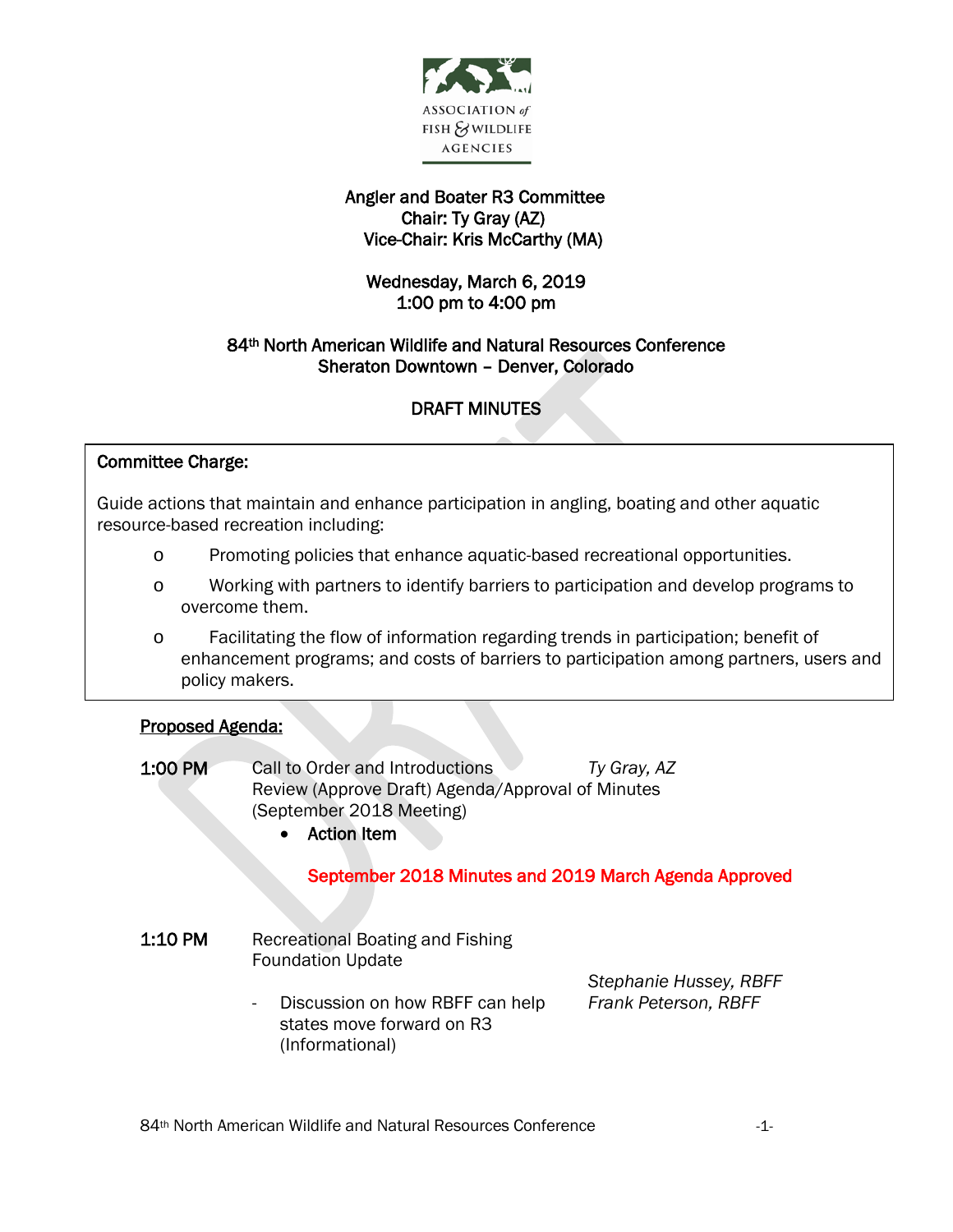Frank Peterson provided an oversight of how important R3 is for RBFF and how states should be engraining R3 efforts into their agency initiatives.

Stephanie Hussey provided some new insights and data into what RBFF has been working on over the past six months. (Presentation Included).

1:30 PM Southwick Associates/ASA Update *Rob Southwick, SA* - Data Dashboards Update *Emily Beach, ASA* - Congressional District economic

 impacts of Sportfishing report (Informational)

Rob Southwick provided an update on the latest work on the data dashboards project that provide great insight to state fish and wildlife agencies related to trends in fishing. Rob also provided some insight related to a new American Sportfishing Association Report that breaks down the economic value of sportfishing by Congressional District.

Link to the Report: [https://asafishing.org/wp](https://asafishing.org/wp-content/uploads/2019/02/ASA-Congressional-Fishing-Econtributions-Report-2019-01-31.pdf)[content/uploads/2019/02/ASA-Congressional-Fishing-Econtributions-](https://asafishing.org/wp-content/uploads/2019/02/ASA-Congressional-Fishing-Econtributions-Report-2019-01-31.pdf)[Report-2019-01-31.pdf](https://asafishing.org/wp-content/uploads/2019/02/ASA-Congressional-Fishing-Econtributions-Report-2019-01-31.pdf)

1:45 PM AREA Update *Barb Gigar, IA DNR*  - Model R3 programs presentation (Informational)

> Barb Gigar provided an update related to AREA and some projects that they were working on. One item that Barb wanted to receive some committee feedback on, was a basic fishing module for beginners. That item was shared with the committee and comments were provided to Barb.

2:00 PM Massachusetts R3 Project *Nicole McSweeney, MA* (Informational)

> Informational update on R3 activities that have been implemented successfully in MA. Activities included, web ads, social media campaigns, and new messaging. (Presentation included)

2:40 PM Nevada's new license system and impacts *Jon Sjoberg, NV* to fishing license sales (Informational)